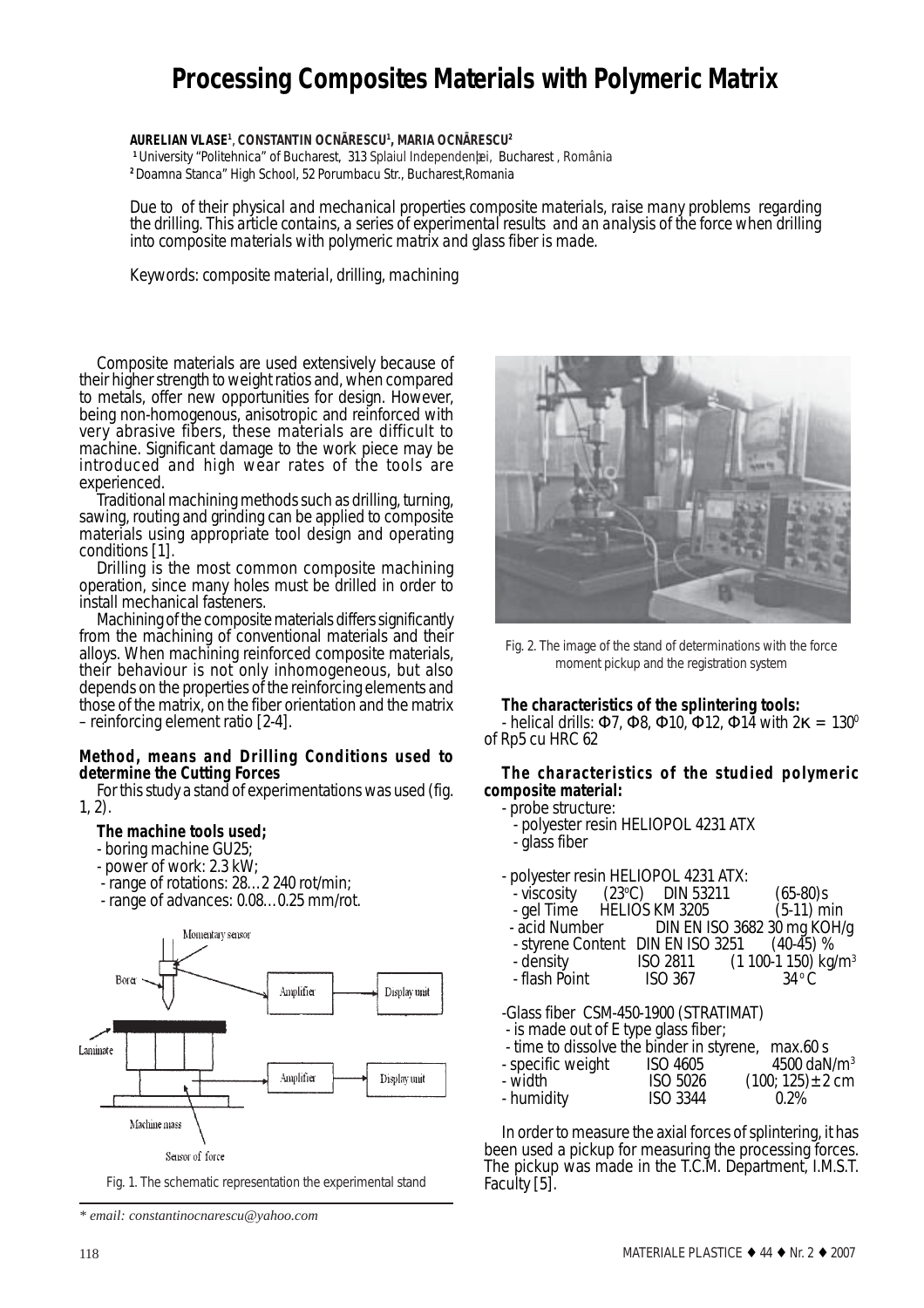For the display of the registration made by the pickup of forces and the pickup of moments, a N2300 electric

dynamic tensometer was used.<br>The gauging of the pickup of forces was made with a lab dynamometer which bears a maximum loading of 10kN compression. The readings were made on a comparator with dial with the division value of 0.01 mm. The average constant value of gauging for the forces was obtained:

$$
K_{\rm F}=6.9\ \rm N/div.
$$

### **Experimental part**

Technical literature [6,7] provided equation (1) , which has been the starting point in the analysis of cutting forces:

$$
F = C_r \times D^{x_r} \times S^{y_r} \quad [daN] \tag{1}
$$

This equation has proved to be inappropriate since after the practical estimation of the polytrophic exponents and constants, several tests determinations have been performed and have showed a wide result scattering under

During the machining at various speeds, different parameter values were recorded even if all the other machining conditions were kept constant. It was introduced a speed factor:

$$
F = C_{\kappa} \times D^{x_F} \times s^{y_F} \times v^{z_F} [daN]
$$
 (2)

The  $C_F$  constant and the  $x_F$ ,  $y_F$ ,  $z_F$ , polytrophic exponents were estimated. The equation (2) has been linearized using the logarithm:

$$
lgF = lgC_F + x_FlgD + y_FlgS + z_Flgv \tag{3}
$$

Table 1shows a selection of the most conclusive machinings.

The data which are included in table 1 are introduced in equation (3). A linear inhomogeneous system of 4 equations with 4 variables ( $x_{p}$   $y_{p}$   $z_{p}^{-}$  lg  $C_{p}$ ) was obtained:

$$
\begin{cases}\n\lg C_{\rm F} + x_{\rm F} \cdot \lg 12 + y_{\rm F} \cdot \lg 0.25 + z_{\rm F} \cdot \lg 13.38 = \lg 193.2 \\
\lg C_{\rm F} + x_{\rm F} \cdot \lg 7 + y_{\rm F} \cdot \lg 0.25 + z_{\rm F} \cdot \lg 7.8 = \lg 151.8 \\
\lg C_{\rm F} + x_{\rm F} \cdot \lg 12 + y_{\rm F} \cdot \lg 0.125 + z_{\rm F} \cdot \lg 13.38 = \lg 138 \\
\lg C_{\rm F} + x_{\rm F} \cdot \lg 12 + y_{\rm F} \cdot \lg 0.25 + z_{\rm F} \cdot \lg 26.76 = \lg 172.5\n\end{cases}
$$
\n(4)

The system has the following solution:

$$
C_F = 126.9
$$
;  $x_F = 0.61$ ;  $y_F = 0.485$ ;  $z_F = -0.163$ .

The axial cutting force formula for the drilling is obtained by introducing this solution in the equation (2)

$$
F = 126.9 \cdot D^{0.61} \cdot s^{0.485} \cdot \nu^{-0.163} \text{ [N]}.
$$
 (5)

Experiments 5 and 6 were conducted to test the relation of regression (5). Calculation errors were lower than 2%.

3 to 8. These only apply to composite materials with a polymeric matrix and glass fiber STRATIMAT glass fiber

#### **Results and discussions**

Figure 3 displays the variation of the of the axial force against feed rate s, where  $v = 13.38$  m / min, for different drill diameters, *D*.

The increment of the forces is exponential with the increment r of the drill diameter and of feed rate, s.

Figure 4 shows the variation of the axial force against feed rate  $\mathfrak s$ , where  $D = 12$  mm for different drilling speeds of the tool.

The increment of the forces is exponential with the increment of the feed rate.

| Nr.<br>crt.    | <b>Hole</b><br>diameters<br>D, [mm] | Feed rate<br>s<br>[mm/rot] | <b>Rotation</b><br>n<br>[rot/min] | <b>Drilling speeds</b><br>[m/min] | <b>Forces</b><br>div. | <b>Forces</b><br>[N] |
|----------------|-------------------------------------|----------------------------|-----------------------------------|-----------------------------------|-----------------------|----------------------|
|                | 12                                  | 0.25                       | 355                               | 13.38                             | 28                    | 193.2                |
| $\overline{2}$ | 7                                   | 0.25                       | 355                               | 7.8                               | 19                    | 151.8                |
| 3              | 12                                  | 0.125                      | 355                               | 13.38                             | 20                    | 138                  |
| A              | 12                                  | 0.25                       | 710                               | 26.76                             | 25                    | 172.5                |
|                | 10                                  | 0.125                      | 710                               | 22.29                             | 16                    | 113.69               |
| 6              |                                     | 0.25                       | 355                               | 8.92                              | 23                    | 161.23               |





Fig. 3. Diagram of axial force variation against feed rate, considering different drill diameters



Fig. 4. Diagram of axial force variation against feed rate, considering different drilling speeds of the tool